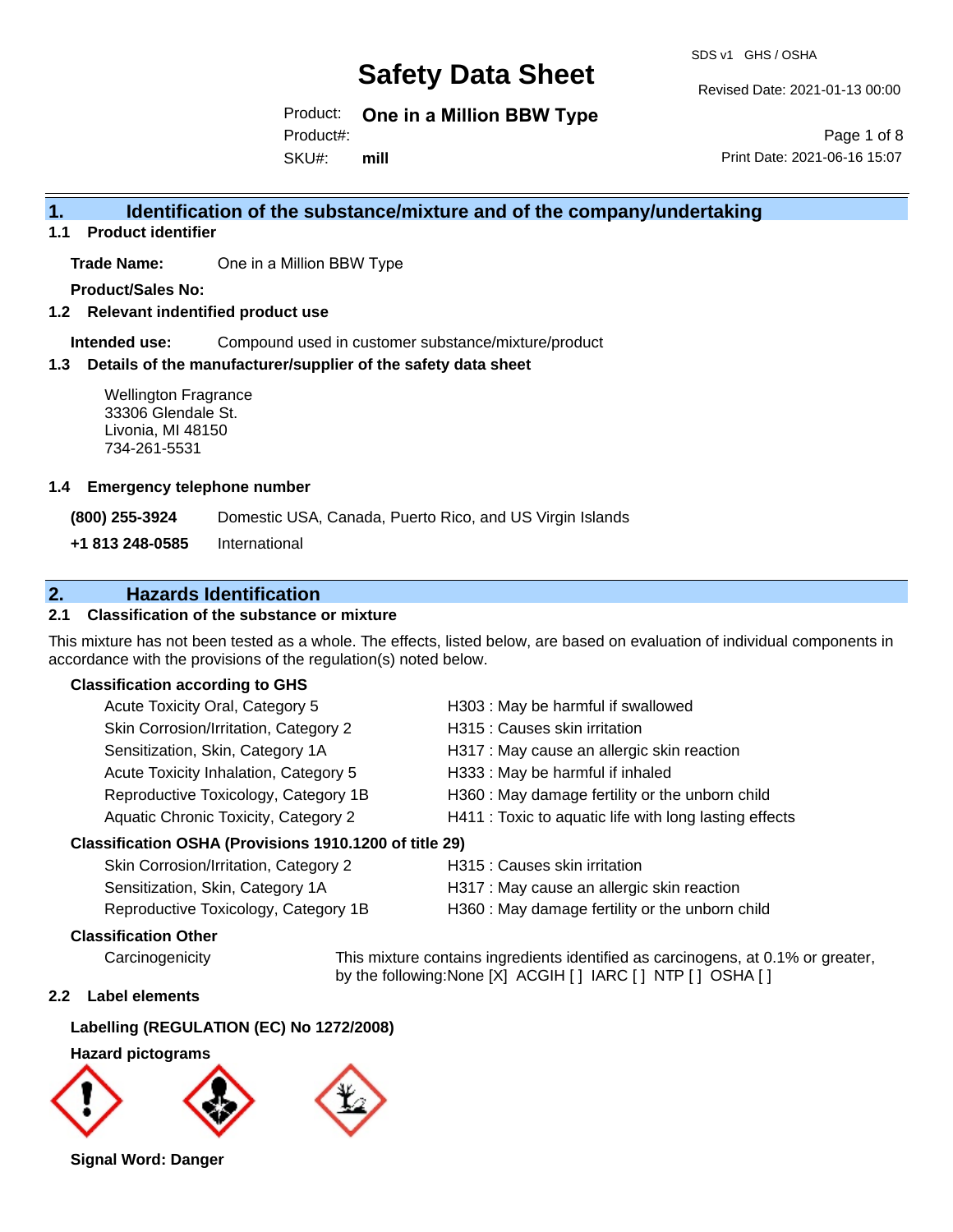SDS v1 GHS / OSHA

Revised Date: 2021-01-13 00:00

## Product: **One in a Million BBW Type**

Product#:

SKU#: **mill**

|                              | Page 2 of 8 |  |
|------------------------------|-------------|--|
| Print Date: 2021-06-16 15:07 |             |  |

| <b>Hazard statments</b>         |                                                                          |
|---------------------------------|--------------------------------------------------------------------------|
| H <sub>303</sub>                | May be harmful if swallowed                                              |
| H315                            | Causes skin irritation                                                   |
| H317                            | May cause an allergic skin reaction                                      |
| H333                            | May be harmful if inhaled                                                |
| H360                            | May damage fertility or the unborn child                                 |
| H411                            | Toxic to aquatic life with long lasting effects                          |
| <b>Precautionary Statements</b> |                                                                          |
| <b>Prevention:</b>              |                                                                          |
| P <sub>201</sub>                | Obtain special instructions before use                                   |
| P <sub>202</sub>                | Do not handle until all safety precautions have been read and understood |
| P <sub>264</sub>                | Wash hands thoroughly after handling                                     |
| P <sub>272</sub>                | Contaminated work clothing should not be allowed out of the workplace    |
| P <sub>273</sub>                | Avoid release to the environment                                         |
| P <sub>281</sub>                | Use personal protective equipment as required                            |
| <b>Response:</b>                |                                                                          |
| $P302 + P352$                   | IF ON SKIN: Wash with soap and water                                     |
| $P304 + P312$                   | IF INHALED: Call a POISON CENTER or doctor/physician if you feel unwell  |
| $P308 + P313$                   | IF exposed or concerned: Get medical advice/attention                    |
| P312                            | Call a POISON CENTER or doctor/physician if you feel unwell              |
| $P333 + P313$                   | If skin irritation or a rash occurs: Get medical advice/attention        |
| P362                            | Take off contaminated clothing and wash before reuse                     |
| P363                            | Wash contaminated clothing before reuse                                  |
| P391                            | <b>Collect Spillage</b>                                                  |
| 2.3<br><b>Other Hazards</b>     |                                                                          |

#### **no data available**

## **3. Composition/Information on Ingredients**

### **3.1 Mixtures**

This product is a complex mixture of ingredients, which contains among others the following substance(s), presenting a health or environmental hazard within the meaning of the UN Globally Harmonized System of Classification and Labeling of Chemicals (GHS):

| CAS#<br>Ingredient  | EC#                                     | Conc.<br>Range | <b>GHS Classification</b> |  |  |
|---------------------|-----------------------------------------|----------------|---------------------------|--|--|
| 24851-98-7          | 246-495-9                               | $10 - 20 %$    | H402                      |  |  |
|                     | Methyldihydrojasmonate                  |                |                           |  |  |
| 54464-57-2          | 259-174-3                               | $5 - 10%$      | H315; H317; H400; H410    |  |  |
|                     | Tetramethyl Acetyloctahydronaphthalenes |                |                           |  |  |
| $105 - 95 - 3$      | 203-347-8                               | $5 - 10%$      | H401                      |  |  |
| Ethylene brassylate |                                         |                |                           |  |  |
| 120-51-4            | 204-402-9                               | $2 - 5%$       | H302; H313; H400; H411    |  |  |
| Benzyl Benzoate     |                                         |                |                           |  |  |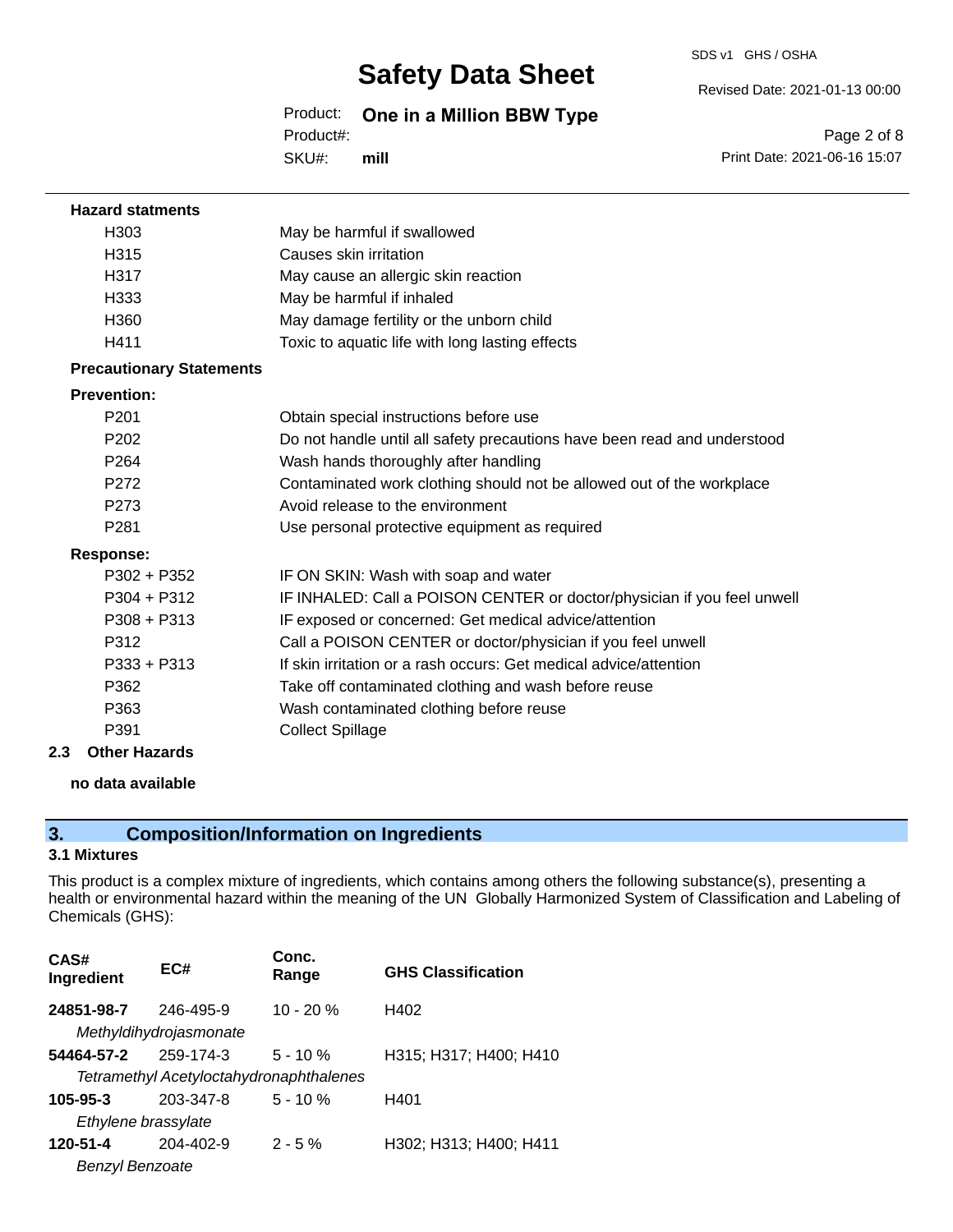#### SDS v1 GHS / OSHA

Revised Date: 2021-01-13 00:00

## Product: **One in a Million BBW Type**

Product#:

SKU#: **mill**

#### Page 3 of 8 Print Date: 2021-06-16 15:07

| CAS#<br>Ingredient                                       | EC#                                | Conc.<br>Range | <b>GHS Classification</b>                                                                   |
|----------------------------------------------------------|------------------------------------|----------------|---------------------------------------------------------------------------------------------|
| 21145-77-7                                               | 244-240-6                          | $2 - 5%$       | H302; H400; H410                                                                            |
|                                                          | Acetyl hexamethyl tetralin         |                |                                                                                             |
| 1222-05-5                                                | 214-946-9                          | $2 - 5%$       | H316; H400; H410                                                                            |
|                                                          | Hexamethylindanopyran              |                |                                                                                             |
| 78-70-6                                                  | 201-134-4                          | $2 - 5%$       | H227; H303; H315; H317; H319; H402                                                          |
| Linalool                                                 |                                    |                |                                                                                             |
| 63500-71-0                                               | 405-040-6                          | $2 - 5%$       | H319                                                                                        |
|                                                          | Isobutyl Methyl Tetrahydropyranol  |                |                                                                                             |
| 6259-76-3                                                | 228-408-6                          | $2 - 5%$       | H316; H317; H400; H410                                                                      |
| Hexyl salicylate                                         |                                    |                |                                                                                             |
| 107-75-5                                                 | 203-518-7                          | $1 - 2%$       | H317; H319; H402                                                                            |
| Hydroxycitronellal                                       |                                    |                |                                                                                             |
| 80-54-6                                                  | 201-289-8                          | $1 - 2%$       | H227; H302; H315; H317; H360; H401;                                                         |
|                                                          | <b>Butylphenyl Methylpropional</b> |                | H412                                                                                        |
| 115-95-7                                                 | 204-116-4                          | $0.1 - 1.0 %$  | H227; H315; H317; H320; H402                                                                |
| <b>Linalyl Acetate</b>                                   |                                    |                |                                                                                             |
| 33704-61-9                                               | 251-649-3                          | $0.1 - 1.0 %$  | H303; H315; H317; H319; H401; H411                                                          |
|                                                          |                                    |                | 6,7-Dihydro-1,1,2,3,3-pentamethyl-4(5H)-indanone (Cashmeran)                                |
| 19870-74-7                                               | 243-384-7                          | $0.1 - 1.0 %$  | H317; H400; H410                                                                            |
| Cedrol methyl ether                                      |                                    |                |                                                                                             |
| $93 - 16 - 3$                                            | 202-224-6                          | $0.1 - 1.0 %$  | H303; H317; H402                                                                            |
| Methyl isoeugenol (Isoeugenyl methyl ether)              |                                    |                |                                                                                             |
| 82356-51-2                                               | 429-900-5                          | $0.1 - 1.0 %$  | H317; H400; H412                                                                            |
| Methylcyclopentadecenone                                 |                                    |                |                                                                                             |
| See Section 16 for full text of GHS classification codes |                                    |                |                                                                                             |
|                                                          |                                    |                | See Section 16 for full text of GHS classification codes which where not shown in section 2 |

Total Hydrocarbon Content (%  $w/w$ ) = 0.00

# **4.** First Aid Measures

| Remove from exposure site to fresh air and keep at rest.<br>Obtain medical advice.                            |  |
|---------------------------------------------------------------------------------------------------------------|--|
| Flush immediately with water for at least 15 minutes.<br>Contact physician if symptoms persist.               |  |
| Remove contaminated clothes. Wash thoroughly with water (and soap).<br>Contact physician if symptoms persist. |  |
| Rinse mouth with water and obtain medical advice.                                                             |  |
| 4.2 Most important symptoms and effects, both acute and delayed                                               |  |
| no data available                                                                                             |  |
| Refer to Section 2.2 "Hazard Statements"                                                                      |  |
|                                                                                                               |  |

**4.3 Indication of any immediate medical attention and special treatment needed**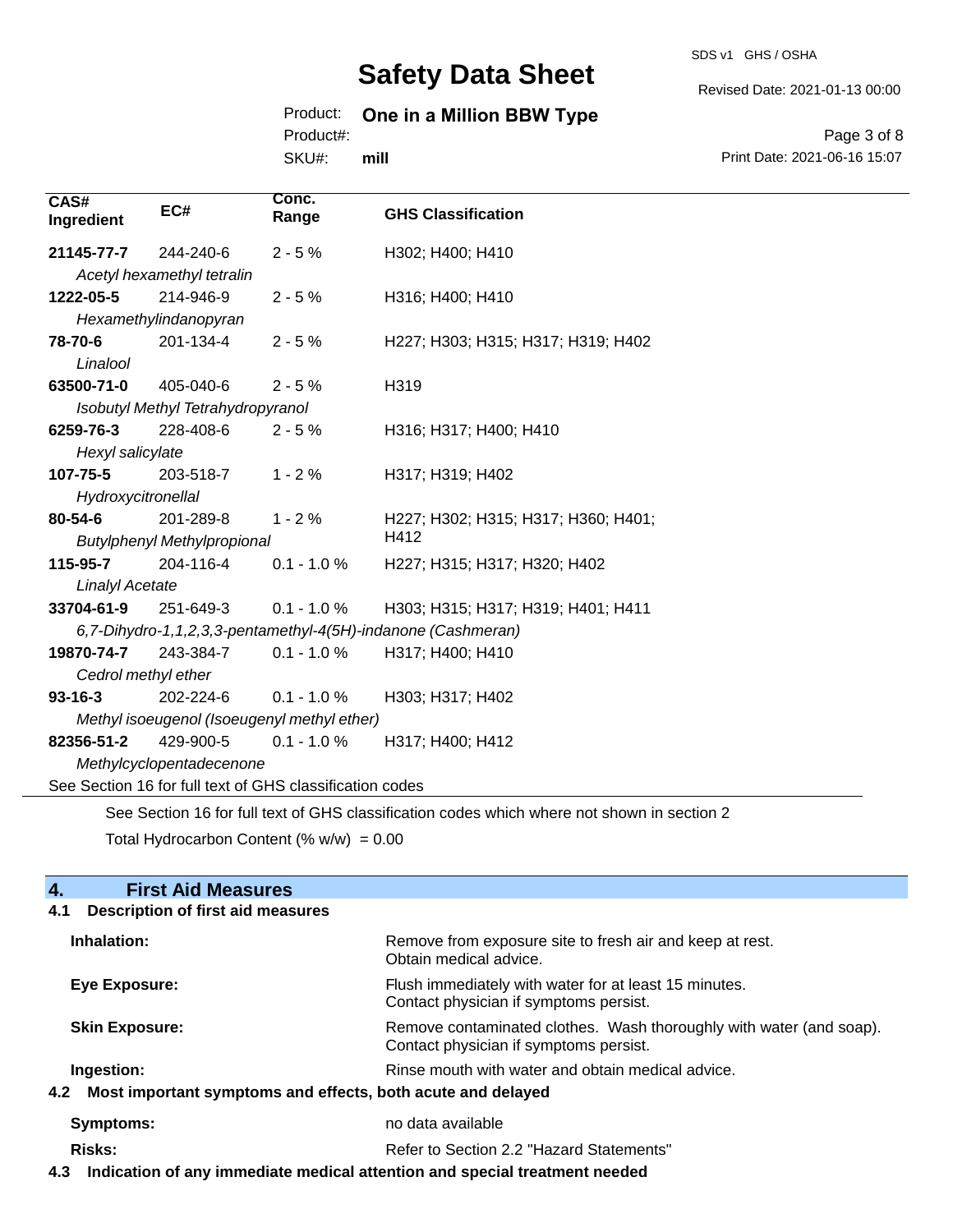SDS v1 GHS / OSHA

Revised Date: 2021-01-13 00:00

### Product: **One in a Million BBW Type**

Product#:

SKU#: **mill**

Page 4 of 8 Print Date: 2021-06-16 15:07

|     | <b>Treatment:</b>                                                                                                                                                                                                                                     | Refer to Section 2.2 "Response"                   |
|-----|-------------------------------------------------------------------------------------------------------------------------------------------------------------------------------------------------------------------------------------------------------|---------------------------------------------------|
| 5.  | <b>Fire-Fighting measures</b>                                                                                                                                                                                                                         |                                                   |
| 5.1 | <b>Extinguishing media</b>                                                                                                                                                                                                                            |                                                   |
|     | Suitable:                                                                                                                                                                                                                                             | Carbon dioxide (CO2), Dry chemical, Foam          |
|     | <b>Unsuitable</b>                                                                                                                                                                                                                                     | Do not use a direct water jet on burning material |
|     | 5.2 Special hazards arising from the substance or mixture                                                                                                                                                                                             |                                                   |
|     | <b>During fire fighting:</b>                                                                                                                                                                                                                          | Water may be ineffective                          |
| 5.3 | <b>Advice for firefighters</b>                                                                                                                                                                                                                        |                                                   |
|     | <b>Further information:</b>                                                                                                                                                                                                                           | Standard procedure for chemical fires             |
|     |                                                                                                                                                                                                                                                       |                                                   |
| 6.  | <b>Accidental Release Measures</b>                                                                                                                                                                                                                    |                                                   |
| 6.1 | Personal precautions, protective equipment and emergency procedures                                                                                                                                                                                   |                                                   |
|     | Avoid inhalation and contact with skin and eyes. A self-contained breathing apparatus is recommended in case of a                                                                                                                                     |                                                   |
| 6.2 | major spill.                                                                                                                                                                                                                                          |                                                   |
|     | <b>Environmental precautions</b>                                                                                                                                                                                                                      |                                                   |
| 6.3 | Keep away from drains, soil, and surface and groundwater.                                                                                                                                                                                             |                                                   |
|     | Methods and materials for containment and cleaning up                                                                                                                                                                                                 |                                                   |
|     | Clean up spillage promptly. Remove ignition sources. Provide adequate ventilation. Avoid excessive inhalation of<br>vapors. Gross spillages should be contained by use of sand or inert powder and disposed of according to the local<br>regulations. |                                                   |
| 6.4 | <b>Reference to other sections</b>                                                                                                                                                                                                                    |                                                   |
|     | Not Applicable                                                                                                                                                                                                                                        |                                                   |
| 7.  | <b>Handling and Storage</b>                                                                                                                                                                                                                           |                                                   |
| 7.1 | <b>Precautions for safe handling</b>                                                                                                                                                                                                                  |                                                   |

Apply according to good manufacturing and industrial hygiene practices with proper ventilation. Do not drink, eat or smoke while handling. Respect good personal hygiene.

#### **7.2 Conditions for safe storage, including any incompatibilities**

Store in a cool, dry and ventilated area away from heat sources and protected from light in tightly closed original container. Avoid uncoated metal container. Keep air contact to a minimum.

## **7.3 Specific end uses**

No information available

### **8. Exposure Controls/Personal Protection**

### **8.1 Control parameters**

**Exposure Limits:** Contains no substances with occupational exposure limit values.

**Engineering Controls:** Use local exhaust as needed.

#### **8.2 Exposure controls - Personal protective equipment**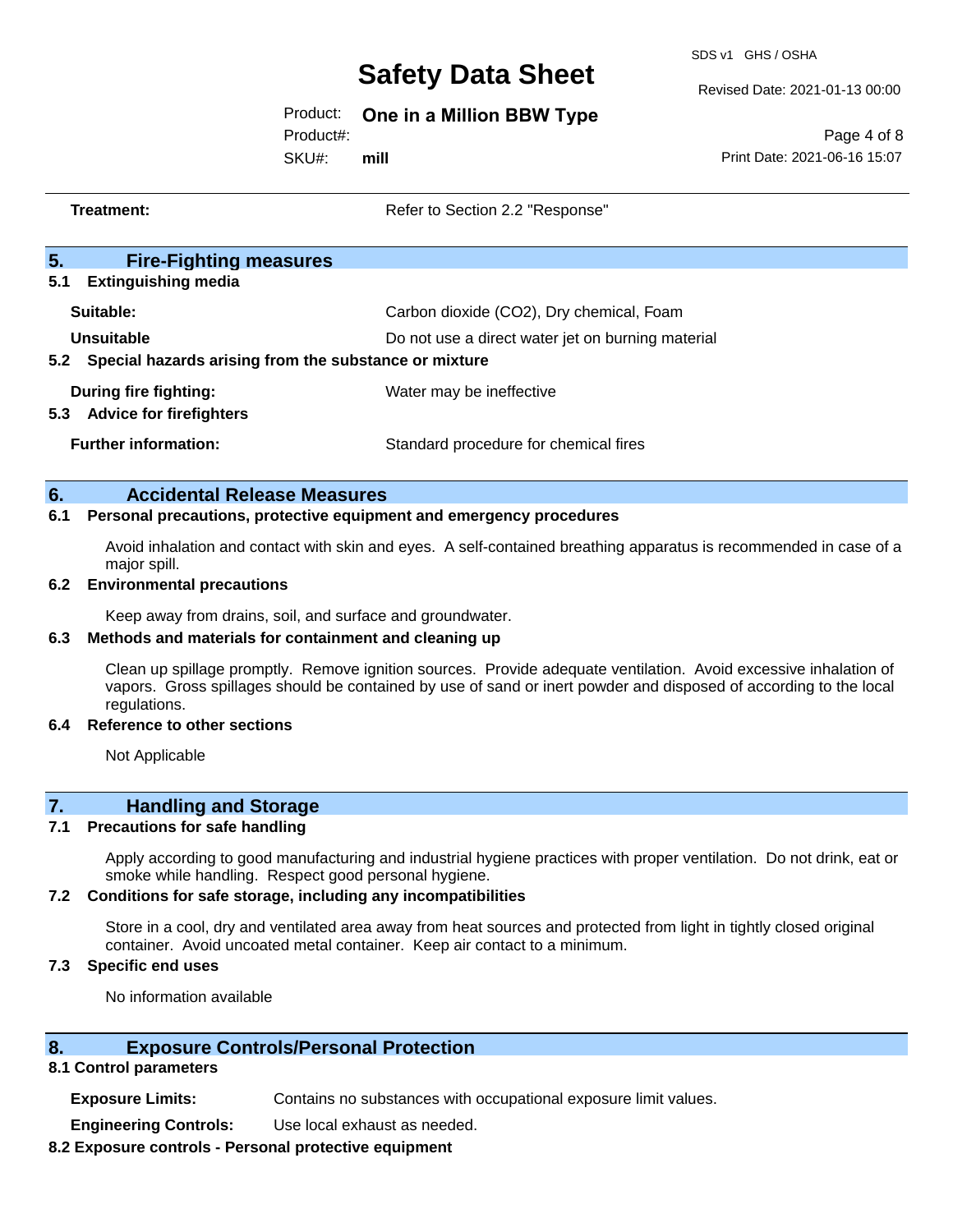SDS v1 GHS / OSHA

Revised Date: 2021-01-13 00:00

|                 | Product#:<br>SKU#: | Product: One in a Million BBW Type                                                             |                              |
|-----------------|--------------------|------------------------------------------------------------------------------------------------|------------------------------|
|                 |                    |                                                                                                | Page 5 of 8                  |
|                 |                    | mill                                                                                           | Print Date: 2021-06-16 15:07 |
| Eye protection: |                    | Tightly sealed goggles, face shield, or safety glasses with brow guards and side shields, etc. |                              |

|                                | as may be appropriate for the exposure                                                        |
|--------------------------------|-----------------------------------------------------------------------------------------------|
| <b>Respiratory protection:</b> | Avoid excessive inhalation of concentrated vapors. Apply local ventilation where appropriate. |
| <b>Skin protection:</b>        | Avoid Skin contact. Use chemically resistant gloves as needed.                                |

## **9. Physical and Chemical Properties**

#### **9.1 Information on basic physical and chemical properties**

| Appearance:                  | Liquid                                 |
|------------------------------|----------------------------------------|
| Odor:                        | Conforms to Standard                   |
| Color:                       | Nearly Colorless(G0) - Yellow Tint(G1) |
| <b>Viscosity:</b>            | Liquid                                 |
| <b>Freezing Point:</b>       | Not determined                         |
| <b>Boiling Point:</b>        | Not determined                         |
| <b>Melting Point:</b>        | Not determined                         |
| <b>Flashpoint (CCCFP):</b>   | >200 F (93.33 C)                       |
| <b>Auto flammability:</b>    | Not determined                         |
| <b>Explosive Properties:</b> | None Expected                          |
| <b>Oxidizing properties:</b> | None Expected                          |
| Vapor Pressure (mmHg@20 C):  | 0.0051                                 |
| %VOC:                        | 0.28                                   |
| Specific Gravity @ 25 C:     | 0.9580                                 |
| Density @ 25 C:              | 0.9550                                 |
| Refractive Index @ 20 C:     | 1.4730                                 |
| Soluble in:                  | Oil                                    |

## **10. Stability and Reactivity**

| 10.1 Reactivity                         | None                                               |
|-----------------------------------------|----------------------------------------------------|
| <b>10.2 Chemical stability</b>          | Stable                                             |
| 10.3 Possibility of hazardous reactions | None known                                         |
| 10.4 Conditions to avoid                | None known                                         |
| 10.5 Incompatible materials             | Strong oxidizing agents, strong acids, and alkalis |
| 10.6 Hazardous decomposition products   | None known                                         |

## **11. Toxicological Information**

### **11.1 Toxicological Effects**

Acute Toxicity Estimates (ATEs) based on the individual Ingredient Toxicity Data utilizing the "Additivity Formula"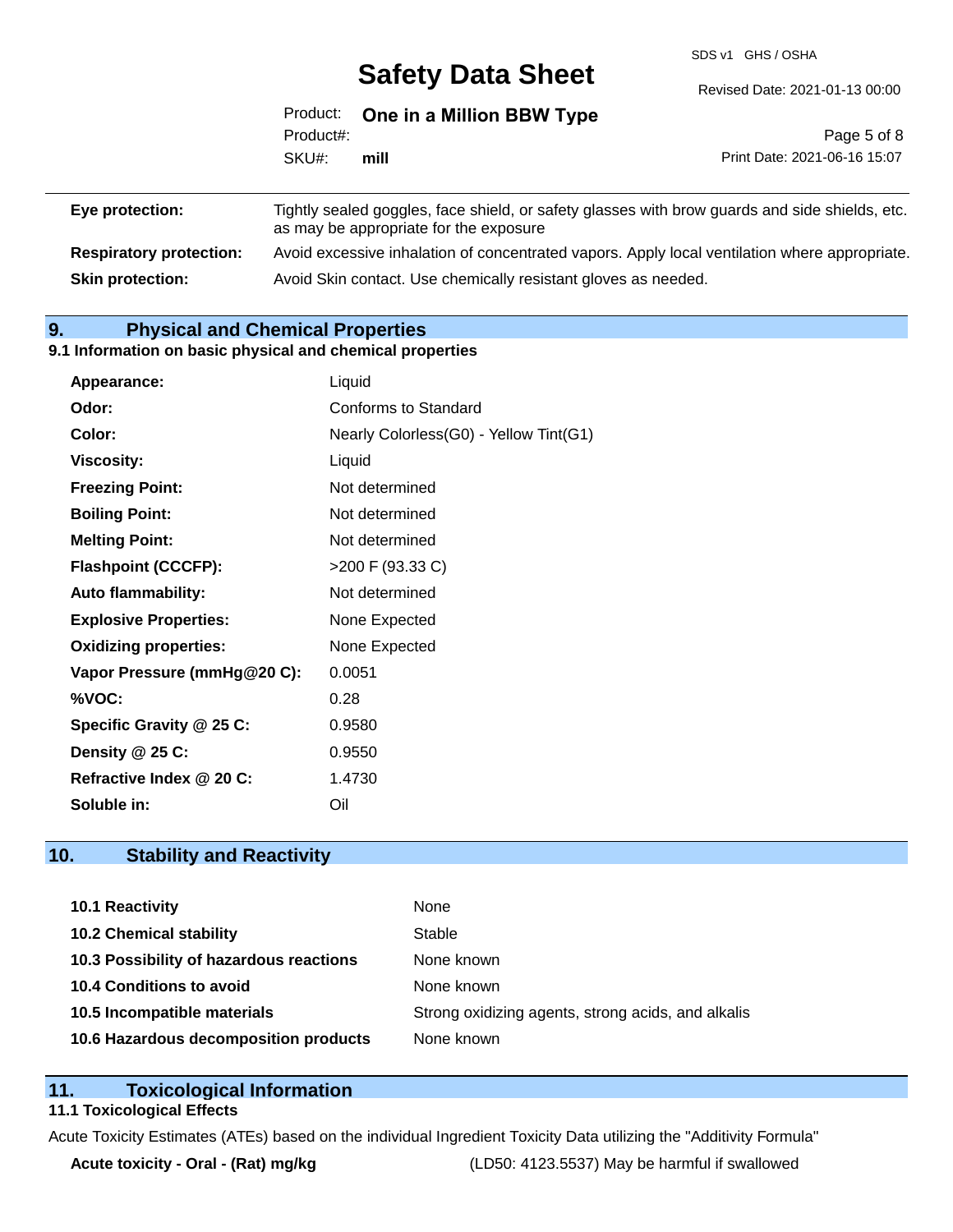SDS v1 GHS / OSHA

Revised Date: 2021-01-13 00:00

Product: **One in a Million BBW Type** 

SKU#: Product#: **mill**

Page 6 of 8 Print Date: 2021-06-16 15:07

| Acute toxicity - Dermal - (Rabbit) mg/kg           | Not classified - the classification criteria are not met |
|----------------------------------------------------|----------------------------------------------------------|
| Acute toxicity - Inhalation - (Rat) mg/L/4hr       | (LD50: 43.7383) May be harmful if inhaled                |
| <b>Skin corrosion / irritation</b>                 | Causes skin irritation                                   |
| Serious eye damage / irritation                    | Not classified - the classification criteria are not met |
| <b>Respiratory sensitization</b>                   | Not classified - the classification criteria are not met |
| <b>Skin sensitization</b>                          | May cause an allergic skin reaction                      |
| <b>Germ cell mutagenicity</b>                      | Not classified - the classification criteria are not met |
| Carcinogenicity                                    | Not classified - the classification criteria are not met |
| <b>Reproductive toxicity</b>                       | May damage fertility or the unborn child                 |
| Specific target organ toxicity - single exposure   | Not classified - the classification criteria are not met |
| Specific target organ toxicity - repeated exposure | Not classified - the classification criteria are not met |
| <b>Aspiration hazard</b>                           | Not classified - the classification criteria are not met |
|                                                    |                                                          |
|                                                    |                                                          |
| <b>Ecological Information</b><br>12.               |                                                          |
| 12.1 Toxicity                                      |                                                          |
| <b>Acute acquatic toxicity</b>                     | Not classified - the classification criteria are not met |
| <b>Chronic acquatic toxicity</b>                   | Toxic to aquatic life with long lasting effects          |
| <b>Toxicity Data on soil</b>                       | no data available                                        |
| <b>Toxicity on other organisms</b>                 | no data available                                        |
|                                                    |                                                          |
| 12.2 Persistence and degradability                 | no data available                                        |
| 12.3 Bioaccumulative potential                     | no data available                                        |
| 12.4 Mobility in soil                              | no data available                                        |
| 12.5 Other adverse effects                         | no data available                                        |

### **13. Disposal Conditions**

#### **13.1 Waste treatment methods**

Do not allow product to reach sewage systems. Dispose of in accordance with all local and national regulations. Send to a licensed waste management company.The product should not be allowed to enter drains, water courses or the soil. Do not contaminate ponds, waterways or ditches with chemical or used container.

## **14. Transport Information**

| <b>Marine Pollutant</b>                  | Yes. Ingredient of greatest environmental impact:<br>54464-57-2 : (5 - 10 %) : Tetramethyl Acetyloctahydronaphthalenes |       |                                     |  |        |
|------------------------------------------|------------------------------------------------------------------------------------------------------------------------|-------|-------------------------------------|--|--------|
| Regulator                                |                                                                                                                        | Class | Pack Group Sub Risk                 |  | UN-nr. |
| U.S. DOT (Non-Bulk)                      |                                                                                                                        |       | Not Regulated - Not Dangerous Goods |  |        |
| <b>Chemicals NOI</b>                     |                                                                                                                        |       |                                     |  |        |
| <b>ADR/RID (International Road/Rail)</b> |                                                                                                                        |       |                                     |  |        |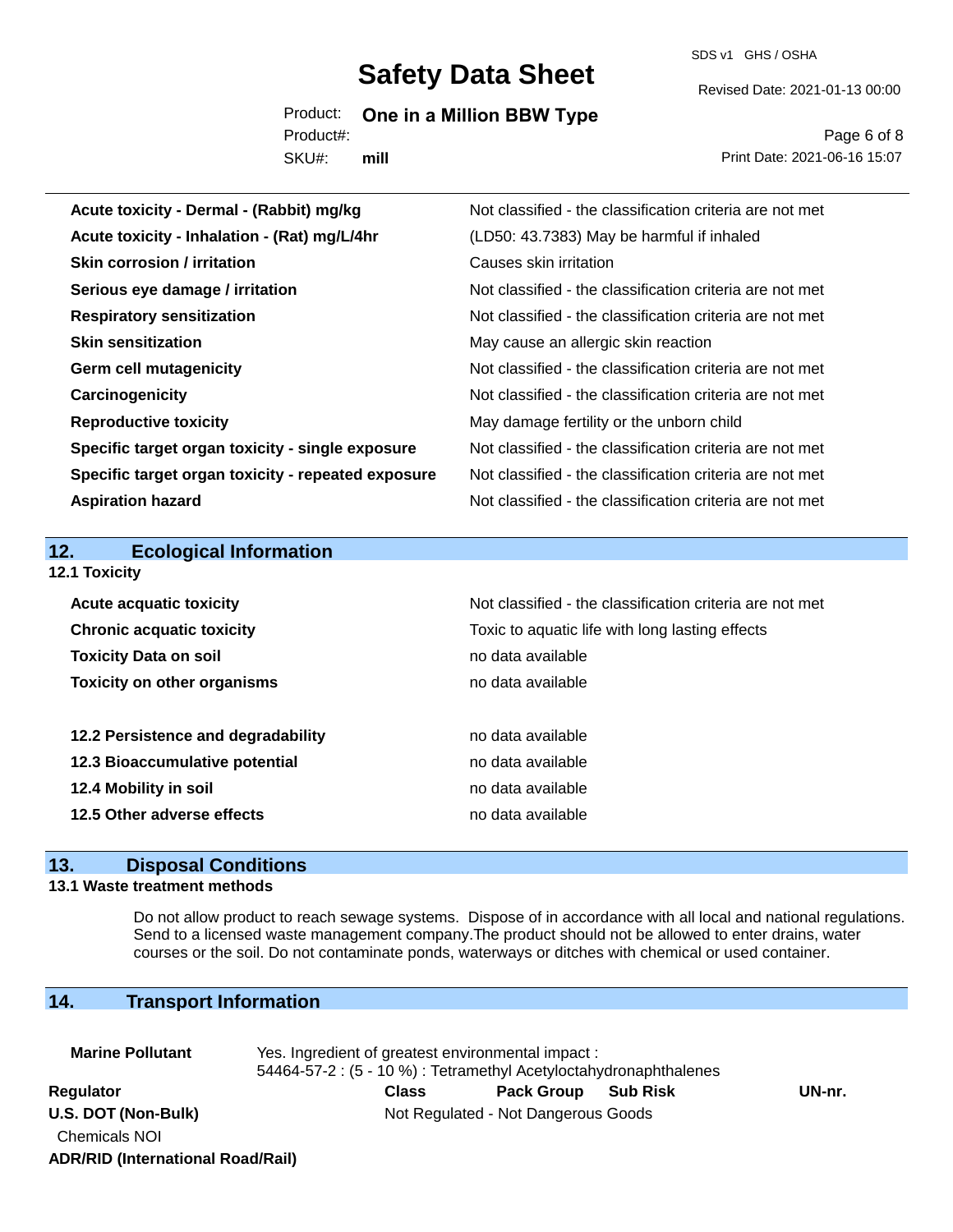SDS v1 GHS / OSHA

Revised Date: 2021-01-13 00:00

Page 7 of 8

## Product: **One in a Million BBW Type**

Product#:

SKU#: **mill**

|                                                               | SKU#: | mill |   | Print Date: 2021-06-16 15:07 |
|---------------------------------------------------------------|-------|------|---|------------------------------|
| <b>Environmentally Hazardous</b><br>Substance, Liquid, n.o.s. |       | 9    | Ш | UN3082                       |
| <b>IATA (Air Cargo)</b>                                       |       |      |   |                              |
| <b>Environmentally Hazardous</b><br>Substance, Liquid, n.o.s. |       | 9    | Ш | UN3082                       |
| IMDG (Sea)                                                    |       |      |   |                              |
| <b>Environmentally Hazardous</b><br>Substance, Liquid, n.o.s. |       | 9    | Ш | UN3082                       |

| 15.                                 |                                           | <b>Regulatory Information</b> |                                                 |                                                                                                 |
|-------------------------------------|-------------------------------------------|-------------------------------|-------------------------------------------------|-------------------------------------------------------------------------------------------------|
|                                     | <b>U.S. Federal Regulations</b>           |                               |                                                 |                                                                                                 |
|                                     | <b>TSCA (Toxic Substance Control Act)</b> |                               |                                                 | All components of the substance/mixture are listed or exempt                                    |
| 40 CFR(EPCRA, SARA, CERCLA and CAA) |                                           |                               | This product contains NO components of concern. |                                                                                                 |
|                                     | <b>U.S. State Regulations</b>             |                               |                                                 |                                                                                                 |
|                                     | <b>California Proposition 65 Warning</b>  |                               |                                                 | No Warning required                                                                             |
|                                     | <b>Canadian Regulations</b>               |                               |                                                 |                                                                                                 |
| <b>DSL</b>                          |                                           |                               |                                                 | 99.77% of the components are listed or exempt. The following<br>components are NOT on the List: |
|                                     | 67801-20-1                                |                               | $267-140-4$ 0.1 - 1.0 %                         | 3-Methyl-5-(2,2,3-trimethyl-3-cyclopenten-1-yl)pent-4-en-2-ol                                   |
|                                     | 476332-65-7                               |                               | $0.01 - 0.1\%$                                  | 2H-Indeno[4,5b] furan, decahydro-2,2,6,6,7,8,,8-heptamethyl                                     |
|                                     | 94201-19-1                                |                               | $303 - 602 - 4$ 0.01 - 0.1%                     | 1-Oxaspiro[4.5] decan-2-one, 8-methyl-, cis-                                                    |
|                                     |                                           |                               |                                                 |                                                                                                 |

## **16. Other Information**

### **GHS H-Statements referred to under section 3 and not listed in section 2**

| H227 : Combustible liquid                                   | H302 : Harmful if swallowed                              |
|-------------------------------------------------------------|----------------------------------------------------------|
| H313 : May be harmful in contact with skin                  | H316 : Causes mild skin irritation                       |
| H317 : May cause an allergic skin reaction                  | H319 : Causes serious eye irritation                     |
| H320 : Causes eye irritation                                | H400 : Very Toxic to aquatic life                        |
| H401 : Toxic to aquatic life                                | H402 : Harmful to aquatic life                           |
| H410 : Very toxic to aquatic life with long lasting effects | H412 : Harmful to aquatic life with long lasting effects |
| <b>Total Fractional Values</b>                              |                                                          |
| (TFV) Risk                                                  | Risk<br>(TFV)                                            |
| (114.32) Acute Toxicity Inhalation, Category 5              | (74.93) Aquatic Chronic Toxicity, Category 3             |
| (20.00) Sensitization, Skin, Category 1                     | (20.00) Sensitization, Skin, Category 1A                 |
| (9.00) Sensitization, Skin, Category 1B                     | (7.49) Aquatic Chronic Toxicity, Category 2              |
| (3.33) Reproductive Toxicology, Category 1B                 | (1.94) Skin Corrosion/Irritation, Category 3             |
| (1.33) Skin Corrosion/Irritation, Category 2                | (1.21) Acute Toxicity Oral, Category 5                   |
|                                                             |                                                          |